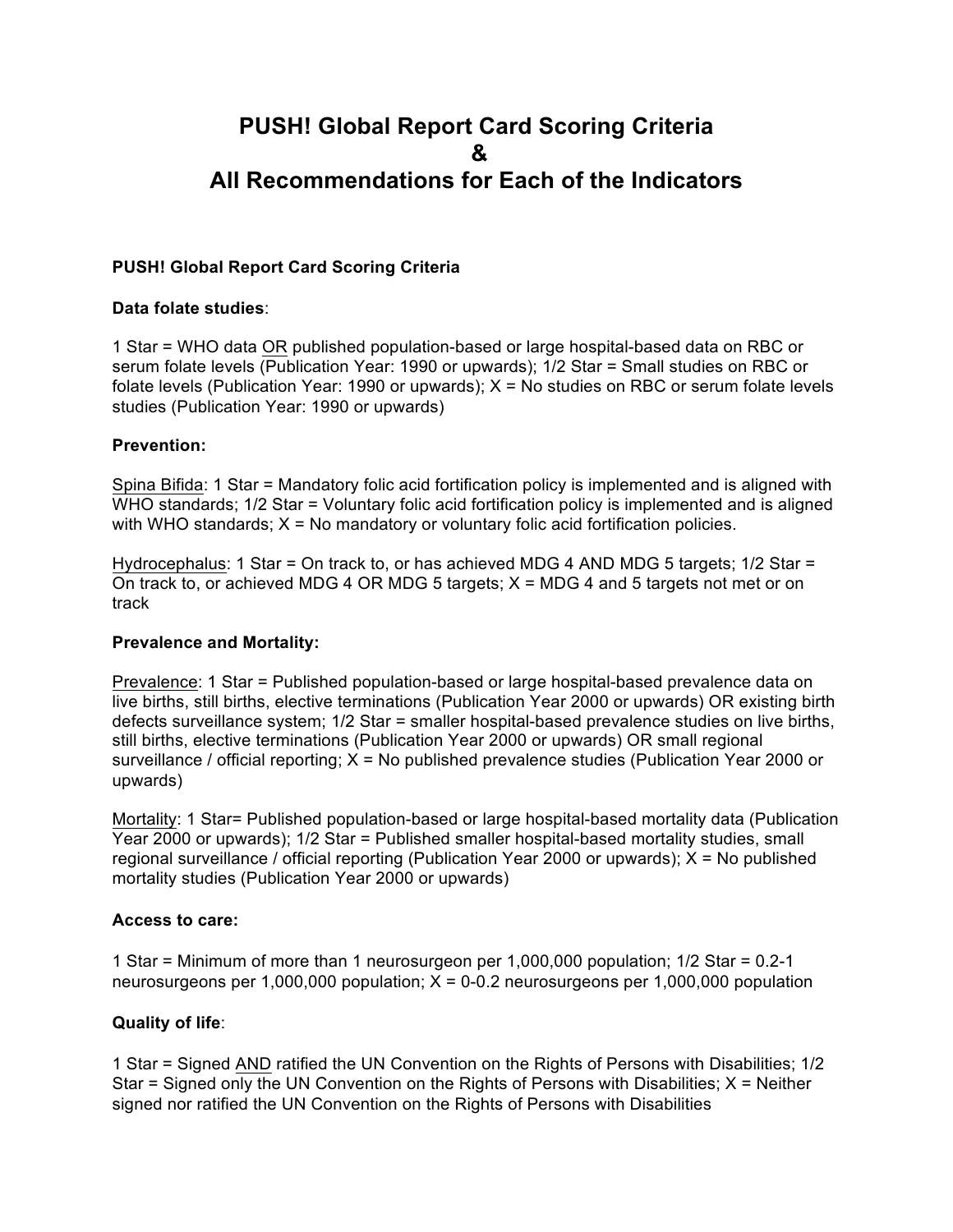# **PUSH! Global Report Card: All Recommendations for Each of the Indicators**

The Global Report Cards reflect specific recommendations based on how individual countries scored and different recommendations were given depending on how countries scored in each area. Below is a complete list of the recommendations for each indicator.

Please note: The recommendations provided for each individual country are for information purposes only and are not meant to be definitive or exclusive of other actions. PUSH! recognizes the specific circumstances of each individual country may vary.

**Recommendations for DATA** *(prevalence & mortality for both conditions and folate studies for spina bifida)*

- Ø **No star:** Create surveillance systems in multiple local and regional hospitals, and publish prevalence and mortality rates (or folate studies) for spina bifida and hydrocephalus
- Ø **Half star:** Enhance surveillance efforts and conduct population- or large hospital-based studies, and publish prevalence and mortality rates (or folate studies) for spina bifida and hydrocephalus at national levels
- Ø **Full star:** Continue surveillance and monitoring of spina bifida and hydrocephalus prevalence and mortality, over time and by population clusters (i.e., high risk groups), or folate studies. Create prevention targets and benchmarks for trends, and report progress

# **Recommendations for PREVENTION HYDROCEPHALUS**

- Ø **No star:** Improve access to peripartum and neonatal care
- Ø **Half star:** Improve access to antenatal care
- Ø **Full star:** Improve management of pre-term labor, including identification of women at risk.

# **Recommendations for PREVENTION SPINA BIFIDA**

Ø **No star:** Explore opportunities for mandatory fortification policies for staple foods, and implement or enhance supplementation programs in the interim to reach reproductive aged women.